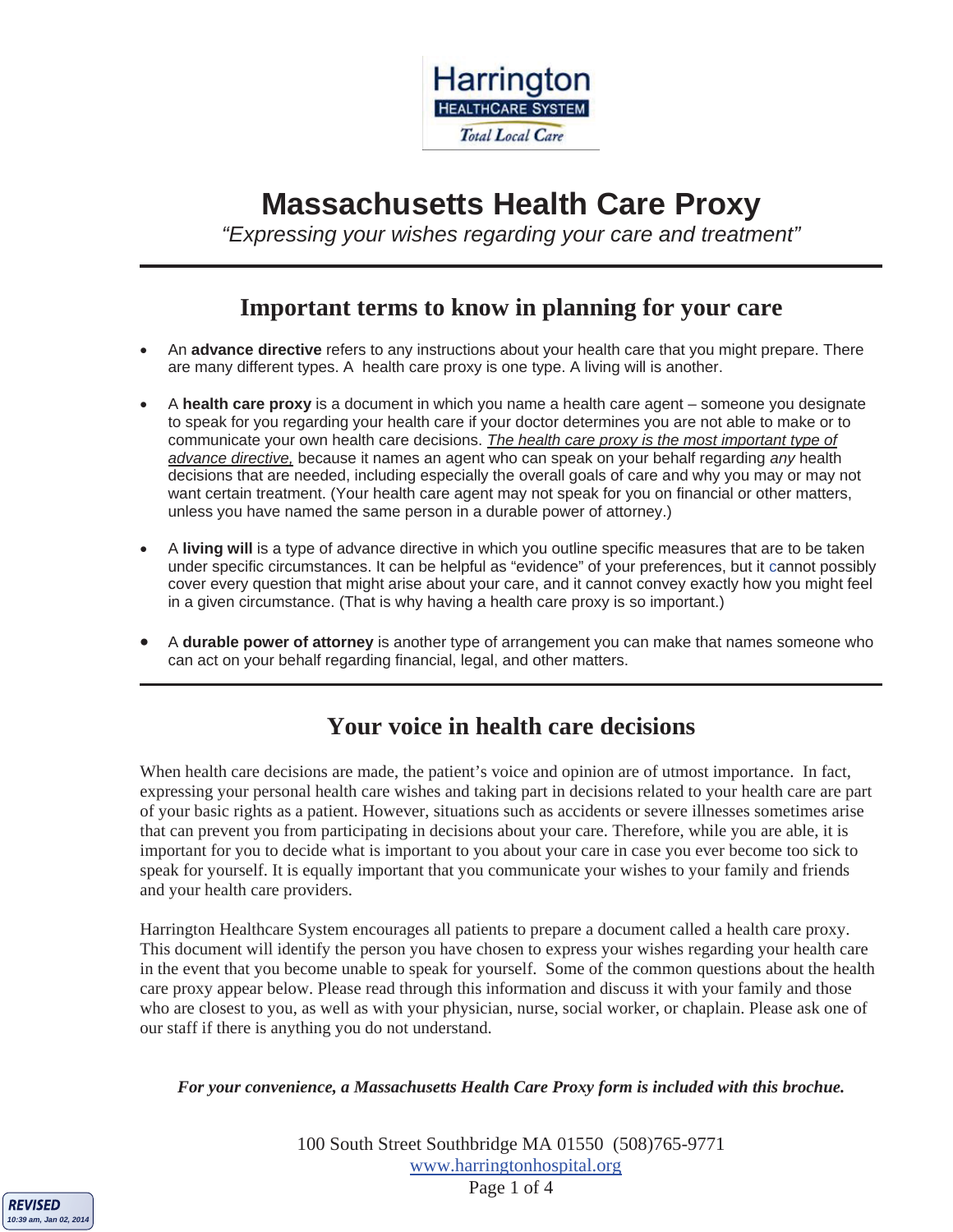

#### **What is a health care proxy?**

A health care proxy is an example of an "advance directive" – a document that you prepare in advance to make sure your providers will know your wishes and, importantly, your values about your care. It is a legal document that names the person you have chosen to express your health care wishes. This person, or "proxy" – also called your health care "agent" – is recognized under Massachusetts law as the person who can speak for you regarding health care decisions.

If your doctor makes a determination that you are no longer able to make or to communicate health care decisions, your health care providers will ask your health care agent to be your voice. Often, this person is a family member or close friend. Ideally, it is someone who knows your personal wishes, values, and beliefs well. It is someone you can trust to make the same health care decisions *you* would make if you could. Choosing this person before he or she is needed can help you feel confident that you will always be treated according to your own wishes and values. You health care agent can explain **why** you might want, or not want, a particular kind of care. Your health care team will still determine what treatment options are medically appropriate in your case, but will consult with your agent, as they would with you, regarding your values and the goals of care.

#### **Do I need a proxy if I already have a living will?**

Yes. Only a health care proxy is formally recognized by Massachusetts law. Generally, a living will is a document that details a person's preferences about the use of life-sustaining medical treatments in the event of terminal illness. Yet, when writing a living will, it is very difficult to anticipate all of the circumstances under which complex medical decisions may need to be made. When serious illness occurs, questions about your wishes may still arise. A living will does not identify an individual with whom a doctor can discuss these important issues of care.

In contrast, a health care proxy is not limited to situations of terminal illness. It enables you to designate someone who can communicate your values and preferences, and who will make sure that your wishes about health care are heard.

#### **Should the health care proxy only be completed by people who are sick?**

**No.** All adults– people who are perfectly healthy as well as people who are sick – are encouraged to prepare a health care proxy. Many serious health problems arise unexpectedly. That is why it is important to have a health care proxy ready at all times.

#### **How do I obtain a health care proxy?**

A health care proxy form is included with this brochure. If you need another copy, your physician, nurse, or social worker can get you one. The form becomes valid after it is signed by you and witnessed by two adults. The person you are naming as your agent cannot be one of the witnesses.

#### **When does my health care proxy take effect?**

Your proxy takes effect only after your doctor determines that you are unable to make or to communicate decisions about your health care. Your doctor will make this determination according to accepted standards of medical practice. This determination will be recorded in your medical record. It will include your doctor's opinion as to why you cannot speak for yourself and how long this incapacity might last.



100 South Street Southbridge MA 01550 (508)765-9771 www.harringtonhospital.org Page 2 of 4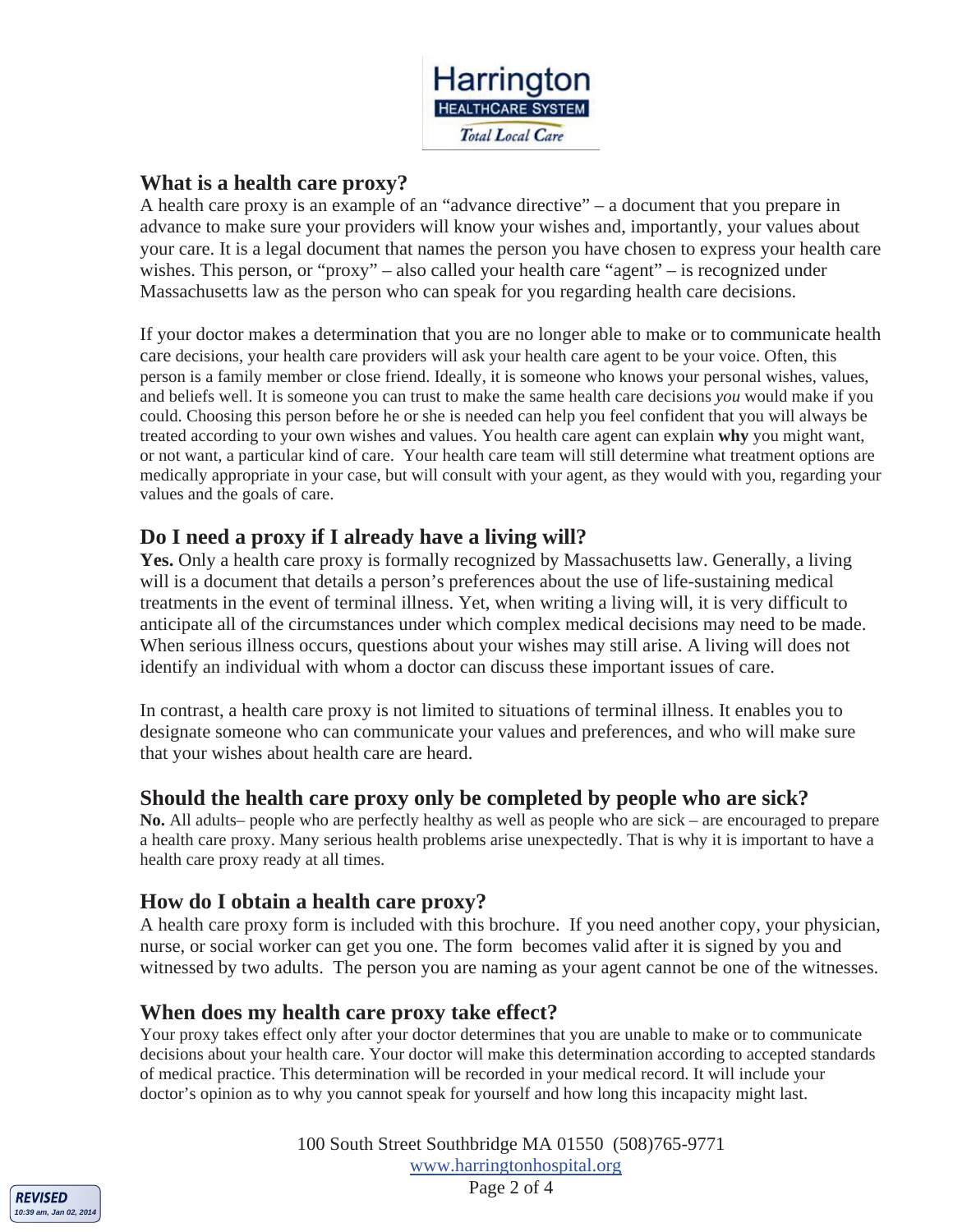

At this point, your agent begins to speak for you. If your doctor determines that your ability to speak for yourself has returned, your health care agent no longer speaks for you.

### **What happens if a member of my family disagrees with my agent's decisions?**

In general, your doctor will follow the direction of your agent regarding your wishes. If a family member either disagrees with the care plans that are being made, or believes that your agent is not carrying out your wishes, the family member may bring action in court to challenge your agent's decisions.

### **Do I need another form if I go to another hospital?**

If you go to another hospital, you will probably be asked if you have a completed health care proxy. If you have a copy of your current health care proxy with you, you may use it at another hospital. If you don't have a copy available, or if you wish to make changes in your health care proxy, you may choose to fill out a new form.

#### **Whom should I choose as my agent?**

Your agent should be a person who is close to you and who is willing and able to respect your values and wishes. *In selecting your agent, you may wish to consider the following questions:*

- Do you think the agent would be able to make the same decisions you would make regarding your health care?
- Is your agent comfortable with the idea of speaking for you?
- Are you able to discuss serious issues with your agent?

Your agent will have the right to receive medical information about you that he or she needs to make informed decisions about your care. This includes confidential medical information. He or she must make decisions that follow your wishes, including your religious and moral beliefs. If these are unknown, your agent must make decisions that he or she believes are in your best interest.

#### **May I name more than one person as my agent?**

You may name one individual as your primary agent and a second individual as your alternate. The alternate will serve as your agent if your primary agent is unable or unwilling to serve. You may identify more individuals in the order they might serve, recognizing that they will become your agent only if the person named before is unable or unwilling to do so.

#### **May I name my physician as my agent?**

We strongly recommend that you do not choose one of your health care providers as your agent. Doing so places the provider in a very difficult position if the proxy takes effect and he/she is called on to act as both your health care provider and your agent. In nearly all cases, physicians and other health care providers (such as therapists) feel they cannot be both your provider and your health care agent.

If you feel strongly about appointing your physician or one of your other health care providers as your agent, please discuss this in detail with him/her before doing so. Your physician is legally permitted to serve as your agent **only if** you name him/her as such before being admitted to a hospital (or other health care facility) where your physician is employed, and providing he/she agrees to be your agent. This rule also applies for other health care providers or hospital/nursing home employees, such as nurses or facility administrators. Once you are admitted to a health care facility, you cannot name one of its employees as

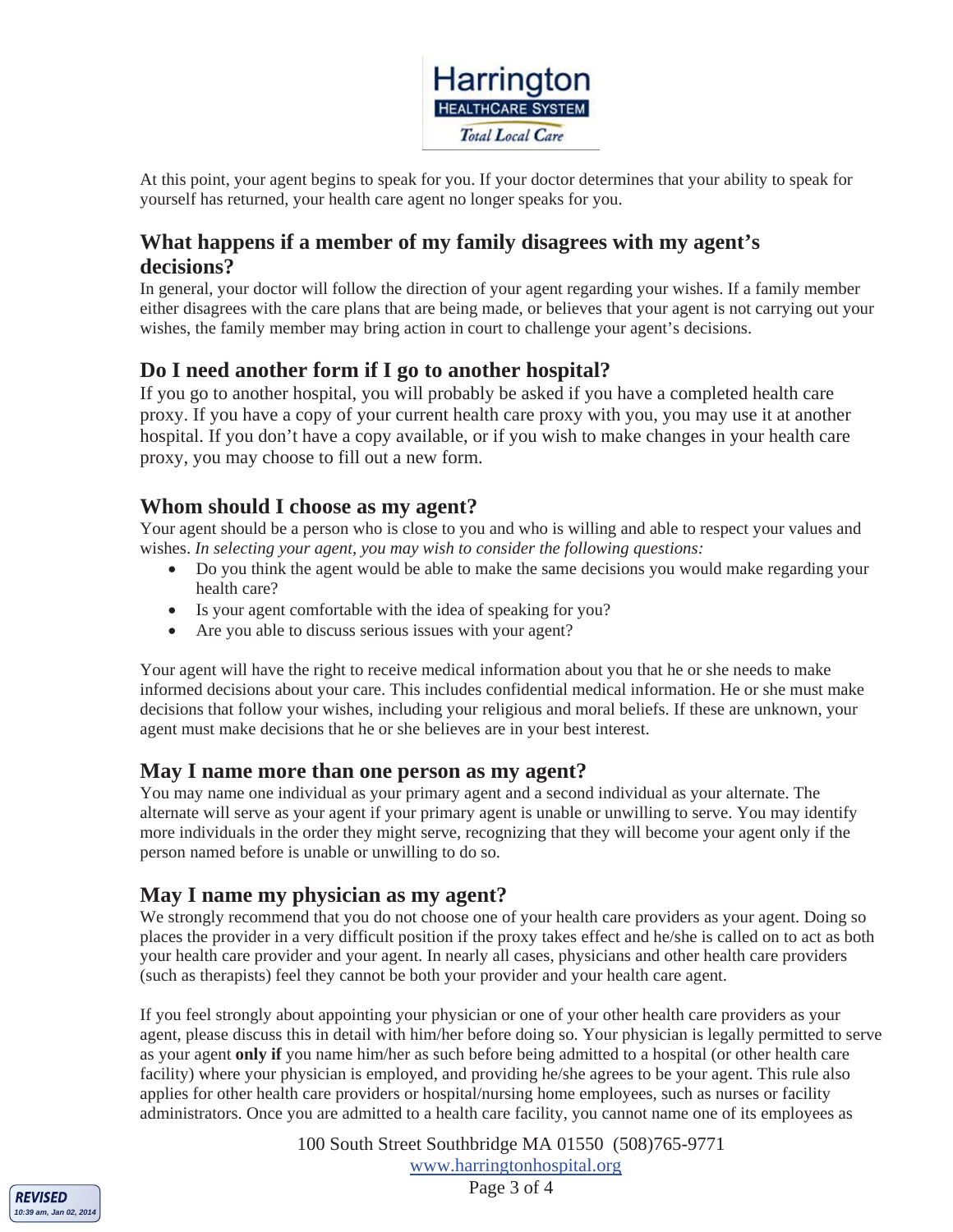Harrington **HEALTHCARE SYSTEM Total Local Care** 

your agent (unless the employee is a relative). If your physician is your agent, he/she **cannot** be the one to determine that you are unable to make or communicate your own health care decisions. (This is an example of the type of problem that can arise if you name a health care provider as your agent.)

### **What should I discuss with my agent?**

Once you have told someone that you would like to designate him or her to be your health care agent, you should have thorough conversations about your values and preferences. These conversations are important so that your agent can speak with knowledge on your behalf. They will help to make sure your agent will be comfortable making decisions consistent with your values.

*Some questions to help guide your discussions include:*

- What are the things that make your life most worth living?
	- o Interacting with other people?
	- o Living independently?
	- o Being physically active?
	- o Being mentally alert?
	- o Being at home?
- Are there any conditions under which you would not want your doctor to prolong your life?
- Are there specific religious or ethical perspectives that should be considered in planning your care?
- What are your thoughts and feelings regarding organ donation?
- If your agent is called upon to speak for you, what family members or friends do you want the agent to be in touch with? Is there anyone you do not want the agent to communicate with about your care?

#### **What should I do once I have completed the health care proxy?**

It is always advisable to discuss your wishes and preferences with your family and those closest to you – including those who have not been named as your agent. Let them know that you have identified a health care agent(s) and what this means. Once you have completed the health care proxy form, keep the original and give copies to your agent(s) and to your physician for inclusion in your medical record. If possible, bring a copy with you each time you are admitted to the hospital. Also, talk to your doctor. Continue to ask questions that you may have regarding certain treatment issues and concerns. Your doctor should also know about the discussions you have had with your agent(s) and how these individuals may be reached.

#### **May I revoke a health care proxy?**

You may revoke a health care proxy at any time. A proxy is automatically revoked in any of the following circumstances:

- You fill out another health care proxy at a later date
- You legally separate from or divorce your spouse (and your spouse was named as your agent)
- You notify your agent, doctor, or other health care provider, verbally or in writing, that you want to revoke a health care proxy
- You clearly indicate in another way that you want to revoke a health care proxy

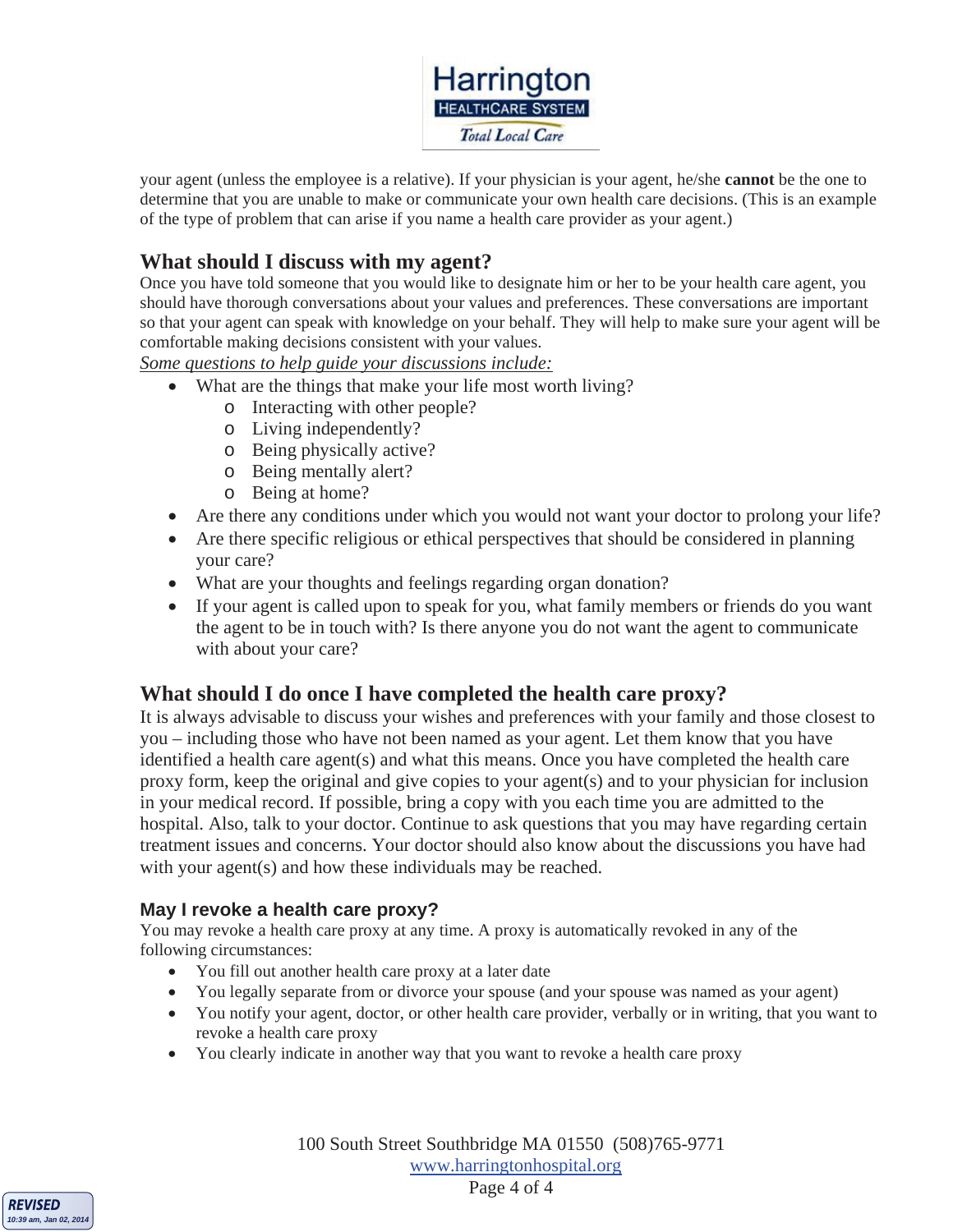#### **MASSACHUSETTS HEALTH CARE PROXY FORM**

limitations, IF ANY, you wish to place on your Agent's authority):

| I, <u>the contract of the contract of the contract of the contract of the contract of the contract of the contract of the contract of the contract of the contract of the contract of the contract of the contract of the contra</u> | (the principal),                                                                                               |
|--------------------------------------------------------------------------------------------------------------------------------------------------------------------------------------------------------------------------------------|----------------------------------------------------------------------------------------------------------------|
|                                                                                                                                                                                                                                      | residing at County, Massachusetts,                                                                             |
|                                                                                                                                                                                                                                      | pursuant to Massachusetts General Laws Chapter 201D, appoint the following person to be my Health Care         |
| Agent:                                                                                                                                                                                                                               |                                                                                                                |
|                                                                                                                                                                                                                                      |                                                                                                                |
|                                                                                                                                                                                                                                      | Address: City/State/Zip: City/State/Zip:                                                                       |
| If my Health Care Agent named above is not available, I name as an alternate Health Care Agent:                                                                                                                                      |                                                                                                                |
|                                                                                                                                                                                                                                      |                                                                                                                |
|                                                                                                                                                                                                                                      | Address: City/State/Zip: City/State/Zip:                                                                       |
|                                                                                                                                                                                                                                      | I give my Health Care Agent authority to make all health care decisions on my behalf if I become incapable     |
|                                                                                                                                                                                                                                      | of making such decisions for myself, including but not limited to decisions concerning initiation, continuing, |

withdrawing or refusing any life-prolonging care, treatment, service or procedure, EXCEPT (here list the

 $\_$  , and the set of the set of the set of the set of the set of the set of the set of the set of the set of the set of the set of the set of the set of the set of the set of the set of the set of the set of the set of th

 $\_$  ,  $\_$  ,  $\_$  ,  $\_$  ,  $\_$  ,  $\_$  ,  $\_$  ,  $\_$  ,  $\_$  ,  $\_$  ,  $\_$  ,  $\_$  ,  $\_$  ,  $\_$  ,  $\_$  ,  $\_$  ,  $\_$  ,  $\_$  ,  $\_$  ,  $\_$  ,  $\_$  ,  $\_$  ,  $\_$  ,  $\_$  ,  $\_$  ,  $\_$  ,  $\_$  ,  $\_$  ,  $\_$  ,  $\_$  ,  $\_$  ,  $\_$  ,  $\_$  ,  $\_$  ,  $\_$  ,  $\_$  ,  $\_$  ,

 $\_$  , and the set of the set of the set of the set of the set of the set of the set of the set of the set of the set of the set of the set of the set of the set of the set of the set of the set of the set of the set of th

 $\_$  , and the set of the set of the set of the set of the set of the set of the set of the set of the set of the set of the set of the set of the set of the set of the set of the set of the set of the set of the set of th

 $\_$  ,  $\_$  ,  $\_$  ,  $\_$  ,  $\_$  ,  $\_$  ,  $\_$  ,  $\_$  ,  $\_$  ,  $\_$  ,  $\_$  ,  $\_$  ,  $\_$  ,  $\_$  ,  $\_$  ,  $\_$  ,  $\_$  ,  $\_$  ,  $\_$  ,  $\_$  ,  $\_$  ,  $\_$  ,  $\_$  ,  $\_$  ,  $\_$  ,  $\_$  ,  $\_$  ,  $\_$  ,  $\_$  ,  $\_$  ,  $\_$  ,  $\_$  ,  $\_$  ,  $\_$  ,  $\_$  ,  $\_$  ,  $\_$  ,

My Health Care Agent shall make health care decisions for me in accordance with my Health Care Agent's assessment of my wishes, including my religious and moral beliefs. If my wishes are unknown, my Health Care Agent shall make such decisions for me only in accordance with my Health Care Agent's assessment of my best interests.

My Agent may obtain any and all medical information, including confidential medical information, as I would be entitled to receive. Photocopies of this Health Care Proxy shall have the same force and effect as the original and may be given to other health care providers.

My Health Care Agent's authority to act on my behalf shall exist only for the period during which my attending physician determines that I lack capacity to make or communicate health care decisions for myself.

I sign this Health Care Proxy on \_\_\_\_\_\_\_\_\_\_\_\_\_\_, 20\_\_\_\_\_ in the presence of two witnesses.

Signed:\_\_\_\_\_\_\_\_\_\_\_\_\_\_\_\_\_\_\_\_\_\_\_\_\_\_\_\_\_\_\_\_\_\_\_\_\_\_\_\_\_\_\_\_\_\_\_\_\_\_\_\_\_\_\_\_\_\_\_

(If the Principal cannot sign) The principal is unable to sign and at the direction of the principal I have signed his/her name in his/her presence and in the presence of two witnesses.

Name: \_\_\_\_\_\_\_\_\_\_\_\_\_\_\_\_\_\_\_\_\_\_\_\_\_\_\_\_\_\_\_\_\_\_\_\_\_\_\_\_\_\_\_\_\_\_\_\_\_\_\_\_\_\_\_\_\_\_\_\_\_\_\_\_\_\_\_\_\_\_

Street: \_\_\_\_\_\_\_\_\_\_\_\_\_\_\_\_\_\_\_\_\_\_\_\_\_\_\_\_\_ City/Town: \_\_\_\_\_\_\_\_\_\_\_\_\_\_\_\_\_\_\_\_\_\_\_\_\_\_\_\_\_\_

 $(1)$